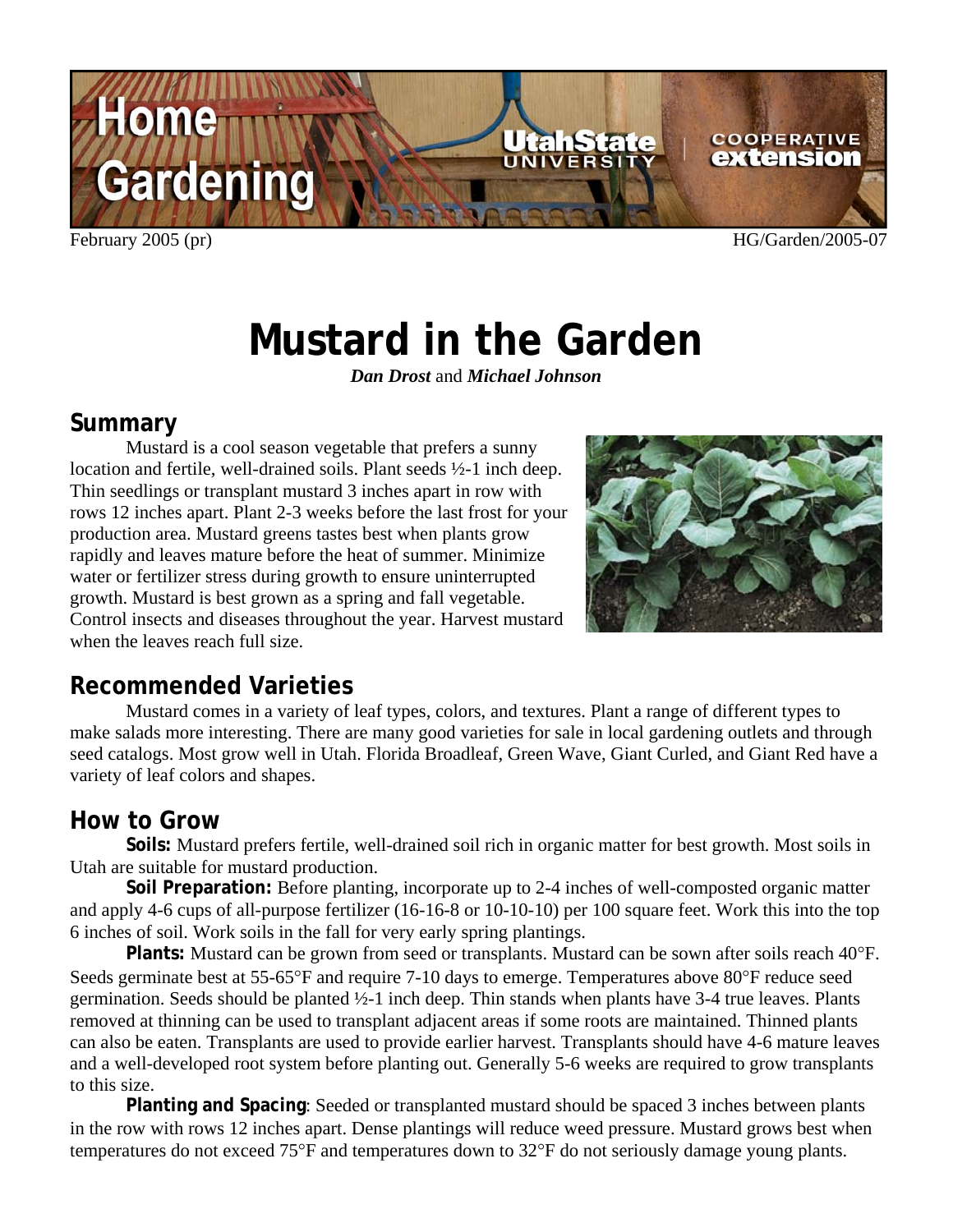Transplants should be planted near the last frost-free date in the spring for a growing area. Seeded mustard may be planted 3-4 weeks earlier. High summer temperatures reduce growth, decrease quality, and cause the plants to go to seed and cause bitter or off-flavors to develop. For fall planted mustard, select early maturing cultivars and plant 50-75 days before the anticipated maturity date. The maturity date should be about 2-3 weeks after the first fall frost. Fall plantings are usually of higher quality because they mature under cooler conditions in most locations.

**Water:** Water mustard regularly to maintain a uniformly moist soil. Water requirements depend on soil type and temperatures. Mulch around the plant also helps conserve soil moisture and reduce weed growth. Moisture fluctuations will cause leaves to become tough, slow leaf development and contribute to off-flavors.

**Fertilization:** Apply ½ cup per 10 feet of row of a nitrogen-based fertilizer (21-0-0 or 34-0-0) 4 weeks after transplanting or thinning to encourage rapid plant growth. Place the fertilizer to the side of the plants and irrigate it into the soil.

**Mulches and Row Covers:** Fabric covers are used to protect seedlings and transplants from frost and may protect plants from insect damage. Organic mulches help offset temperature increases. These will cool the soil and reduce water stress. Organic mulches such as grass clippings, straw, and shredded newspapers also help control weeds.

#### **Problems**

**Weeds** Mustard does not compete well with weeds. Weed control is particularly important during establishment. Closely spaced plants will help control weeds. Cultivate shallowly to avoid root damage which ensures uninterrupted plant growth.

**Insects and Diseases:** Most mustard is fast growing and is not susceptible to many production problems. Rotating locations from year to year helps control most diseases.

| <b>Pests</b>        | <b>Identification</b>                       | <b>Control</b>                             |
|---------------------|---------------------------------------------|--------------------------------------------|
| Aphids              | Green or black soft-bodied insects that     | Use insecticidal soaps, appropriate        |
|                     | feed on underside of leaves. Leaves         | insecticides, or strong water stream to    |
|                     | become crinkled and curled.                 | dislodge insects.                          |
| Cabbage             | Worms and loopers are light to dark green.  | Control worms and loopers with             |
| Worms and           | Adult loopers are gray or brown moths       | appropriate insecticides or biological     |
| Loopers             | while cabbage worms are white butterflies.  | measures.                                  |
|                     | Worms and loopers chew holes in leaves      |                                            |
|                     | and hide in kohlrabi leaves.                |                                            |
| Slugs               | Soft-bodied or shelled mollusks that chew   | Control with appropriate pesticides or     |
|                     | holes in leaves.                            | traps. Avoid moist conditions that favor   |
|                     |                                             | these pests.                               |
| <b>Flea Beetles</b> | Small black beetles that feed on seedlings. | Control beetles with appropriate           |
|                     | Adults chew tiny holes in cotyledons and    | insecticides at seeding or after seedlings |
|                     | leaves. Beetles can reduce plant stands or  | have emerged from the soil.                |
|                     | may kill seedlings.                         |                                            |

#### **Harvest and Storage**

Mustard should be harvested when the leaves reach full size. Leaves may be picked anytime before the seed stalk forms. Older leaves are often stripped off the plants first allowing the young leaves to continue to grow. Provided the growing point is not damaged, all leaves can be cut off to within 2 inches of the soil. Mustard can be stored for 1-2 weeks at 32°F and 95% relative humidity.

## **Productivity**